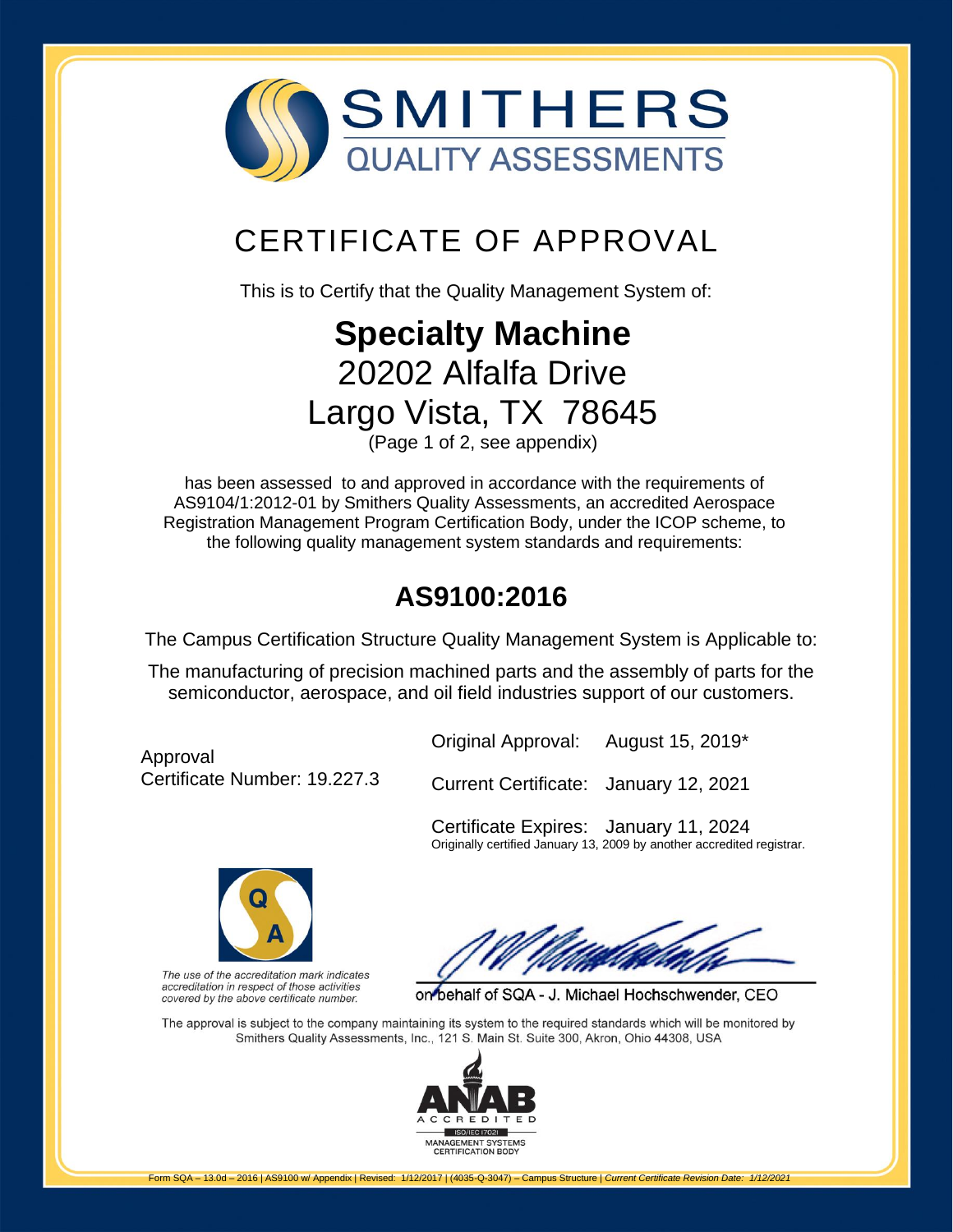### **APPENDIX A** TO THE CERTIFICATE OF REGISTRATION NO. 19.227.3



#### *Page 2 of 2 SMITHERS QUALITY ASSESSMENTS, INC.*

### **Central Office:**

Specialty Machine 20202 Alfalfa Drive Largo Vista, TX 78645

**Scope of Services provided by this location:** The manufacturing of precision machined parts and the assembly of parts for the semiconductor, aerospace, and oil field industries support of our customers.

#### **Site:**

Specialty Machine 1624 Northwood Drive Marble Falls, TX 78654

**Scope of Services provided by this location:** The manufacturing of precision machined parts and the assembly of parts for the semiconductor, aerospace, and oil field industries support of our customers.

 *This appendix applies only to those sites listed above. As other sites are assessed and approved, or as sites already approved are removed from active services, this appendix will be amended to show the current status. Sites not listed on this appendix shall not be viewed as approved.*

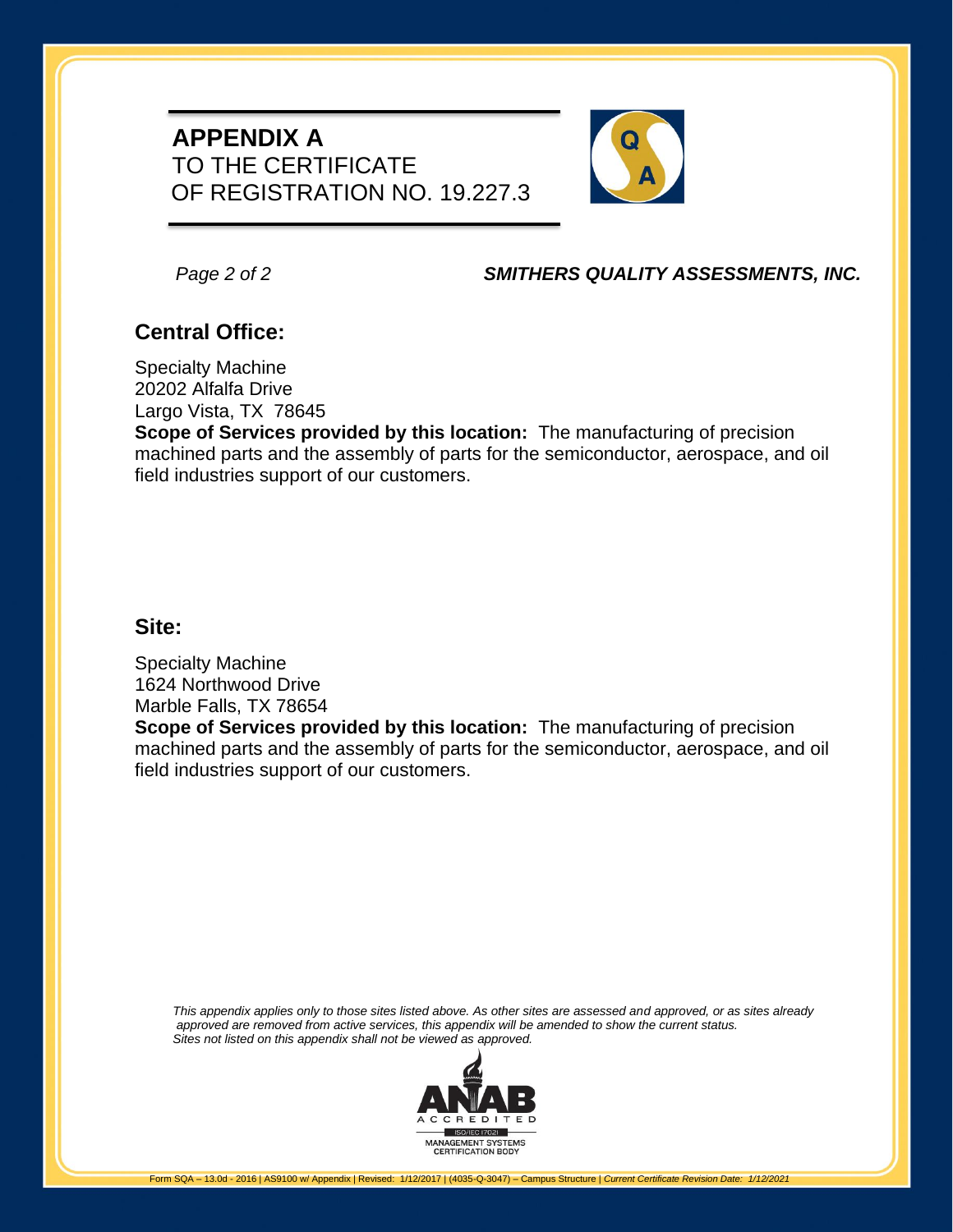

# [CERTIFICATE OF APPROVAL](http://www.smithersregistrar.com/)

This is to Certify that the Quality Management System of:

# **Specialty Machine** 20202 Alfalfa Drive Largo Vista, TX 78645

(Page 1 of 2; see Appendix)

has been assessed and approved by Smithers Quality Assessments, Inc., to the following quality management system standards and requirements:

## **ISO 9001:2015 without Design**

The Quality Management System is Applicable to:

The manufacturing of precision machined parts and the assembly of parts for the semiconductor, aerospace, and oil field industries support of our customers.

Approval Certificate Number: 19.227.4 Original Approval: August 15, 2019\*

Current Certificate: January 12, 2021

Certificate Expires: January 11, 2024 \*Originally certified January 13, 2009 by another accredited registrar.



The use of the accreditation mark indicates accreditation in respect of those activities covered by the above certificate number.

on behalf of SQA - J. Michael Hochschwender, CEO

The approval is subject to the company maintaining its system to the required standards which will be monitored by Smithers Quality Assessments, Inc., 121 S. Main St. Suite 300, Akron, Ohio 44308, USA